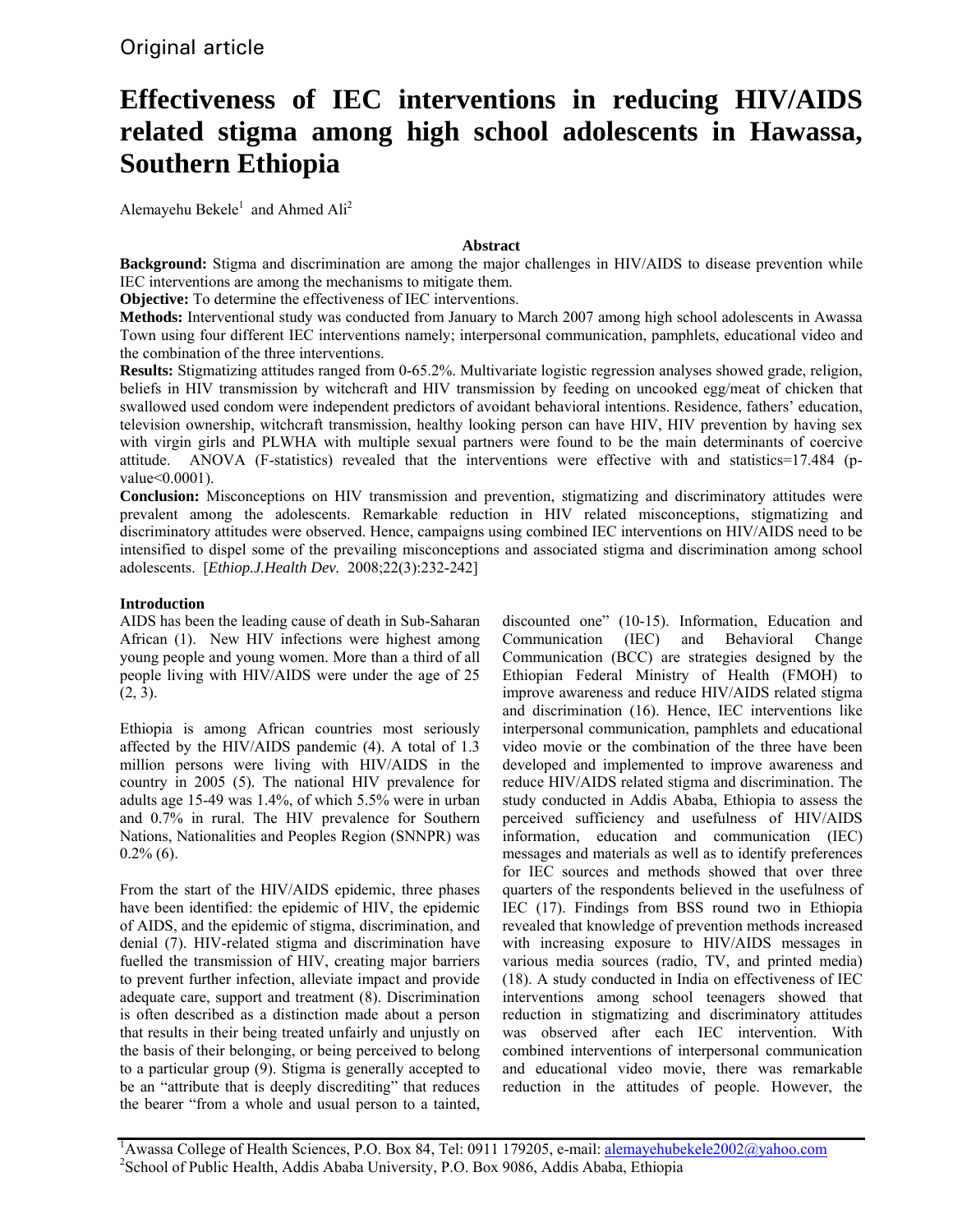reduction was relatively lower after distribution of pamphlets (24).

In Ethiopia, there are research gaps regarding the magnitude and predictors of HIV/AIDS related stigma and discrimination and effectiveness of IEC interventions to achieve the desired changes in high school adolescents. This study, therefore, aimed to explore magnitude and predictors of HIV/AIDS related stigma and discrimination and more specifically the effectiveness of IEC interventions in reducing these attitudes among high school adolescents in Hawassa Town. The information generated from this study will enable designing appropriate IEC interventions to reduce HIV/AIDS related stigma and discrimination in Hawassa and other similar settings.

## **Methods**

*Study Area and Population*: The study was conducted from  $15<sup>th</sup>$  of January to  $25<sup>th</sup>$  of March 2007 in high schools of Hawassa Town, Southern Ethiopia. Hawassa is the Capital of the Southern Nations, Nationalities and Peoples Regional State. The Town is about 275 km away from Addis Ababa. The Total population was estimated to be 119,623, comprising of 60,378 males and 59,245 females (32). The Town had three hospitals, two health centers, one Ethiopian Family Guidance Association clinic, one health post and several private clinics. The total number of high schools were six; three governmental and three non-governmental. The number of students in all six high schools was about 12,000.

*Study Design*: Interventional study was employed in four high school adolescents using four different IEC interventions namely; interpersonal communication, pamphlets, educational video or combination of the three interventions.

*Study Population and Sample Size***:** All grade 9 and 10 adolescents in the high schools of Hawassa Town were the study population. The questionnaire was pre-tested in students of Yirgalem High School, which is about 45KM south east of Hawassa and assumed to have similar setting with Hawassa Town. The mean score differences and standard deviations of the stigmatizing and discriminatory attitudes of pre and post intervention in the interpersonal communication group of pre-test study were used to compute the sample size. This group was selected because of the reduction in stigmatizing attitude using this intervention was less inconsistent compared to other interventions like pamphlets, educational video movie and combination of the three interventions taken from the study conducted in India  $(24)$ .  $Z_B$  (one sided percentage point of the normal distribution corresponding to 100% power, if the power is 90% and  $Z_\beta$  is 1.28);  $Z\alpha$ (percentage point of the normal distribution corresponding to the two-sided); Significance level of 5% and Z $\alpha$  is 1.96;  $\sigma_1$  and  $\sigma_2$  (standard deviations of the pre and post intervention of the pre-test study for the group provided interpersonal communication respectively.  $\sigma_1$  is 0.49 and  $\sigma_2$  is 0.56);  $\mu_1$  and  $\mu_2$  (the mean scores of the stigmatizing attitudes pre and post intervention of the pre-test study for interpersonal communication respectively.  $\mu_1$  is 2.833 and  $\mu_2$  is 3.085) and 10% nonresponse rate were considered. Therefore, 101 study participants were computed for each intervention areas and a total of 404 study participants were estimated.

*Sampling Procedures*: High schools were selected using stratified sampling with probability proportional to size in the study area. Hence two governmental and two nongovernmental schools were selected from governmental and non governmental high schools respectively. Grades 9 and 10 were selected from the four high schools using purposive sampling. Sections from grades 9 and 10 were selected again using simple random sampling (50% of the sections for SOS Hermann Gmeiner, Alamura and Comboni Catholic Missionary High Schools and 25% for Hawassa Senior Secondary School since it had 28 Sections for grade 9 and 24 sections for grade 10). Stratified sampling with probability proportional to size (PPS) was used to select adolescents from both sexes. Systematic sampling was employed to select the study subjects. The types of interventions undertaken in each school were also randomly allocated to each high school as follows: interpersonal communication for SOS Hermann Gmeiner, pamphlets for Comboni, educational video movie for Hawassa Tabor and combination of the three interventions for Alamura high schools. Therefore, only one intervention was employed per school in order to control contamination of information.

*Data Collection***:** Pre-tested and self-administered questionnaires were used. Data collection supervisors were four high school teachers and three health officers. Training was given for the health officers on how to undertake the interventions and how to supervise the overall activities. The high school teachers were also trained on how to organize the intervention sessions. Self-administered questionnaires were distributed to the study subjects during the pre-intervention phase. To measure stigmatizing and discriminatory attitudes, Likert Scale ranging from 1 to 5 was used. One and two indicated negative attitudes, 3 neutral responses and 4 and 5 indicated positive attitudes. Then, the interventions were conducted once (interpersonal communication including for one hour, reading pamphlets for 30-45 minutes, educational video movie for 26 minutes, combination of the three interventions, i.e. lecture, pamphlets distributed and HIV/AIDS educational video movie were watched; and an interactive session was held by the students and the intervention implementers, which lasted 2 hours). After each intervention, the same selfadministered questionnaires were distributed to assess the immediate effect of the interventions. Follow-up round was conducted after two months post-intervention using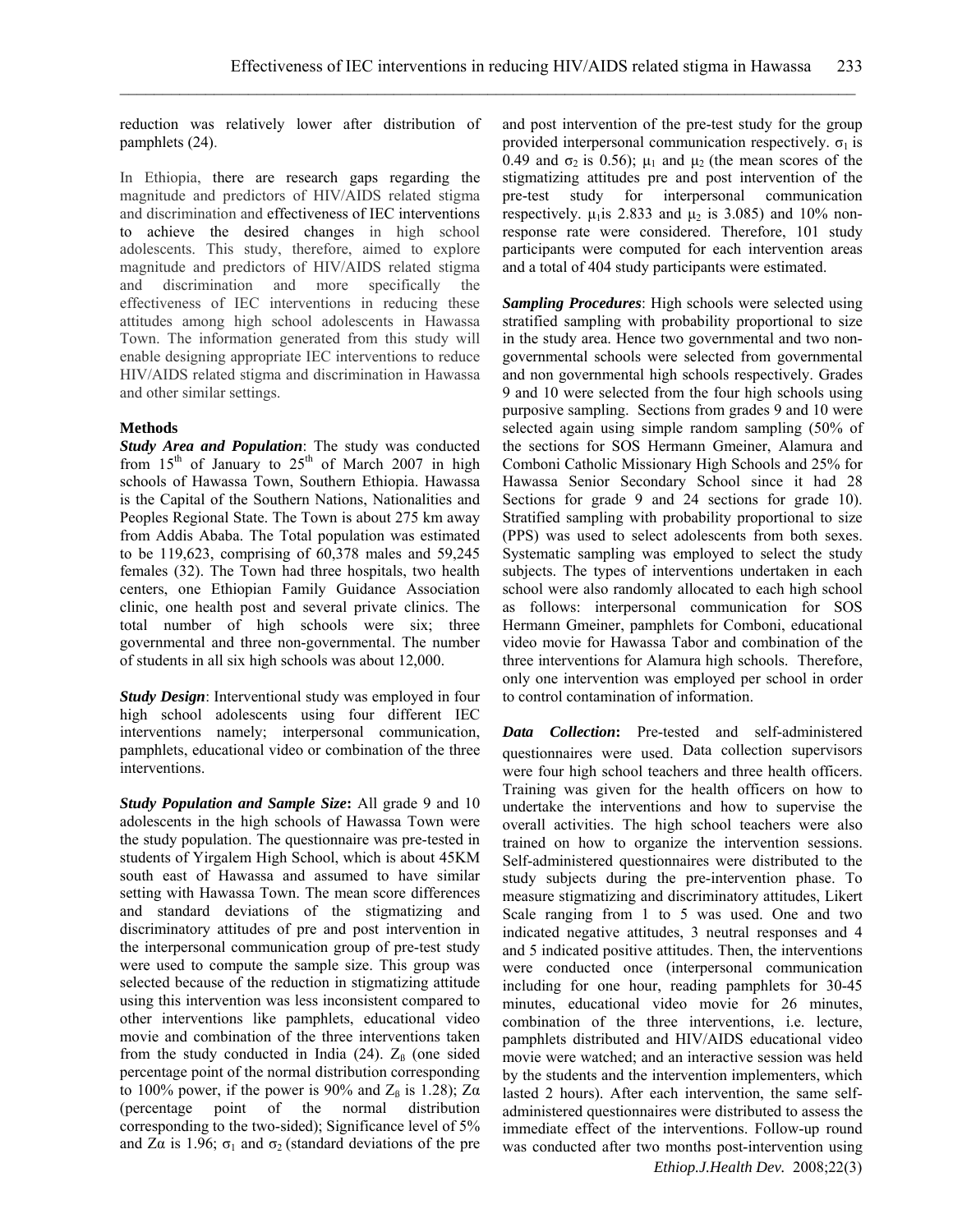the same questionnaires to ascertain how much of the improvements could be sustained over the period of two months.

 $\mathcal{L}_\mathcal{L} = \{ \mathcal{L}_\mathcal{L} = \{ \mathcal{L}_\mathcal{L} = \{ \mathcal{L}_\mathcal{L} = \{ \mathcal{L}_\mathcal{L} = \{ \mathcal{L}_\mathcal{L} = \{ \mathcal{L}_\mathcal{L} = \{ \mathcal{L}_\mathcal{L} = \{ \mathcal{L}_\mathcal{L} = \{ \mathcal{L}_\mathcal{L} = \{ \mathcal{L}_\mathcal{L} = \{ \mathcal{L}_\mathcal{L} = \{ \mathcal{L}_\mathcal{L} = \{ \mathcal{L}_\mathcal{L} = \{ \mathcal{L}_\mathcal{$ 

*Data Processing and Analysis***:** The collected data were cleaned for completeness and consistencies. Responses in each question were coded for simplicity of data entry. Then, 10% of the data were entered in EPI INFO 2002 version and checked for the appropriateness of data entry. Finally, the whole data were entered to EPI INFO 2002 version package and then exported to SPSS version 13 package for analysis. Descriptive statistics were used to determine the frequency of different variables. F-test for ANOVA analytical statistics and multiple logistic regressions for multivariate analysis were applied. Results were displayed using tables and graphs. Results were interpreted as significant at a p-value of  $\leq 0.05$  and OR 95% CI.

*Ethical Consideration*: Ethical clearance was obtained from AAU, Medical Faculty. Letters were written to the high schools and other concerned bodies to obtain permission and cooperation for data collection. Students were briefed about the confidentiality of their responses and the importance of providing the right information. Informed verbal consent was secured from the study subjects to participate in the study. The interventions provided were adolescent friendly and culturally acceptable.

## **Results**

#### **Socio-demographic Characteristics**

A total of 404 students (101 students in each school) were recruited for the study, however, 373 students from four high schools were enrolled in the study. The response rate was 94.1% for interpersonal communication, 90.1% for pamphlets, 90.1% for educational video movie and 95.1% for the combination of three interventions. The mean age of the study participants was  $15.86 \pm 1.2$  years. Most of the study participants 277(74.3%) were from urban areas. Three hundred thirty (88.5%) were between the ages of 15 and 19. Majority, 221(59.2%) were male respondents. Two hundred one (53.9%) were grade 9 students. The predominant religions of the study participants were Orthodox and Protestant Christianity, 169(45.3%) and 159(42.6%) respectively. The fathers' educational status of the study participants was tertiary in 178(47.7%), followed by secondary education in 70(18.8%) of the study participants. The educational status of the mothers of most of the study participants was secondary education in 105(28.2%) of cases followed by tertiary in 88(23.6%). Only 70(18.8%) of the study participants attended sessions on HIV/AIDS in the preceding two weeks of the study time.

Misconceptions on HIV Transmission and prevention versus the effectiveness of each intervention in improving awareness: The awareness level regarding HIV/AIDS among the study participants, ranged from 64.2% - 98.9% of the interpersonal communication group, 68.1-100% of the pamphlets group, 36.3-96.7% of the educational video group and 39.3-95.8% of the combined intervention group in the pre-intervention phase (Table1). These values rose to 71.6-100%, 78- 100%, 56-100% and 94.8-100% respectively during the post intervention phase. Follow up assessment was conducted after two months and the values were found to be 70.5-100% in interpersonal communication group; 79- 100% in pamphlets group; 51.6-100% in educational video group and 84.4-100% in combined intervention group.

Stigmatizing and Discriminatory attitudes of the study participants versus the effect of each intervention: The items employed in the study to describe avoidant behavioral intentions were reaction of the participants like avoid/not willing to go PLWHA barbers/beautician, purchasing from PLWHA shop owner, eating food prepared by food handlers, eating meal with PLWHA, learning/working with PLWHA, physical contact with PLWHA and learning with student from PLWHA family (Table 2). In this regard, after 2 months of follow up, it was found that the reduction in avoidant behavioral intention was 0-25.2% in interpersonal communication group, 9-17.6% in pamphlets group, 14.3-29.7% in educational video and 21.9-27.1% in the combined intervention.

*Blaming Attitudes:-* Regarding this aspect, the study participants were evaluated if they felt that sero-positive individuals had rightly acquired what they deserved as a result of their high risk behavior; and whether they felt that the sero-positive people didn't care if they infect others with HIV (Table 2). The reduction in blaming attitudes after 2 months of follow up was 7.4-17.9% in interpersonal communication group, 0-7.7% in pamphlets group, 0-1.1% in educational video movie and 5.6-19.8% in the combined intervention.

**Coercive Attitudes:** The study participants were asked for possible coercive attitudes using items like legal separation and restricting of sero-positive individuals from teaching, employment, use of medical facilities, working as health professionals, participating in public occasion, getting social service, working in schools, access to insurance services, visiting/working in Ethiopia (especially for foreigners), enforcement to publicize one's sero-status, enforcement to be tested especially high risk groups, and quarantine of sero-positive individuals (Table 2). Hence, after 2 months of follow up it was learnt that the reduction in coercive attitudes was 0-18.9% in interpersonal communication group, 0- 5.5% in pamphlets group, 10-24.2% in educational video movie and 7.3-37.6% in the combined intervention.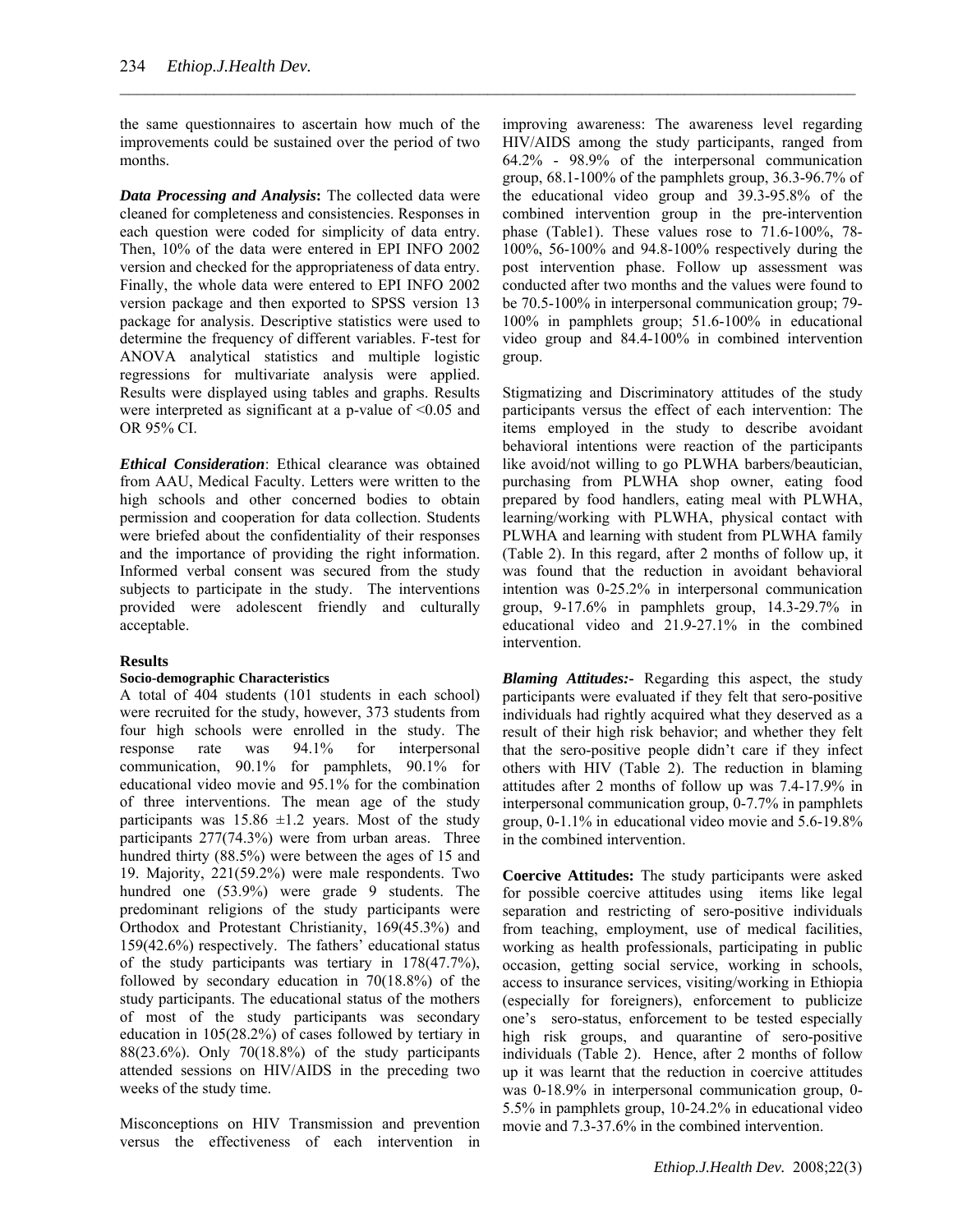| ZUV<br><b>HIV transmission/prevention by</b> | SOS (interpersonal |          |           |         | <b>Comboni (Pamphlets)</b> |           |         | Hawassa Tabor (Video) |           |         | <b>Alamura (Combined)</b> |           |  |
|----------------------------------------------|--------------------|----------|-----------|---------|----------------------------|-----------|---------|-----------------------|-----------|---------|---------------------------|-----------|--|
|                                              | communication)     |          |           |         |                            |           |         |                       |           |         |                           |           |  |
|                                              | Pretest            | posttest | $f/\mu p$ | pretest | posttest                   | $f/\mu p$ | pretest | posttest              | $f/\mu p$ | pretest | posttest                  | $f/\mu p$ |  |
| Witchcraft                                   | 98.9               | 100      | 98.9      | 97.8    | 98.9                       | 100       | 80.2    | 100                   | 97.8      | 85.4    | 96.9                      | 95.9      |  |
| <b>Coughing/Sneezing</b>                     | 96.8               | 100      | 98.9      | 98.9    | 100                        | 100       | 86.8    | 95.6                  | 98.9      | 92.7    | 97.9                      | 97.9      |  |
| <b>Eating meal with PLWHA</b>                | 98.9               | 98.9     | 98.9      | 92.3    | 98.9                       | 98.9      | 92.3    | 98.9                  | 98.9      | 93.8    | 99                        | 100       |  |
| Insect bite                                  | 95.8               | 98.9     | 97.9      | 90.1    | 96.7                       | 98.9      | 82.4    | 100                   | 98.9      | 81.3    | 99                        | 93.8      |  |
| <b>MTCT</b>                                  | 98.9               | 100      | 100       | 97.8    | 100                        | 100       | 91.2    | 100                   | 98.9      | 93.8    | 100                       | 100       |  |
| <b>Blood transfusion</b>                     | 98.9               | 100      | 100       | 98.9    | 100                        | 100       | 96.7    | 98.9                  | 98.9      | 95.8    | 100                       | 99        |  |
| sharing Public Toilets                       | 95.8               | 100      | 98.9      | 97.8    | 98.9                       | 100       | 81.3    | 98.9                  | 100       | 92.7    | 100                       | 99        |  |
| <b>Sharing Swimming pool</b>                 | 85.3               | 98.9     | 98.9      | 87.9    | 94.5                       | 93.4      | 78      | 94.5                  | 95.6      | 90.6    | 99                        | 99        |  |
| <b>Sharing Utensils with PLWHA</b>           | 89.5               | 100      | 96.8      | 91.2    | 97.8                       | 96.7      | 87.9    | 98.9                  | 97.8      | 83.3    | 100                       | 99        |  |
| <b>Eating Raw Egg/meat of chicken</b>        | 94.7               | 100      | 100       | 87.9    | 98.9                       | 92.3      | 50.5    | 95.6                  | 81.3      | 47.7    | 97.9                      | 97.9      |  |
| Raw meat prepared by PLWHA                   | 90.5               | 97.9     | 95.9      | 89      | 95.6                       | 94.5      | 74.7    | 92.3                  | 90.1      | 86.5    | 97.9                      | 94.8      |  |
| <b>Share clothes/beddings</b>                | 97.9               | 100      | 100       | 92.3    | 98.9                       | 96.7      | 85.7    | 98.9                  | 97.8      | 95.8    | 100                       | 100       |  |
| <b>Lubricants in Condom</b>                  | 68.4               | 96.8     | 95.8      | 79.1    | 95.6                       | 92.3      | 70.3    | 100                   | 98.9      | 71.9    | 100                       | 97.9      |  |
| Gods' punishment                             | 70.5               | 90.5     | 84.2      | 68.1    | 78                         | 83.5      | 36.3    | 56                    | 51.6      | 39.6    | 95.8                      | 84.4      |  |
| Healthy looking person can have HIV          | 87.4               | 92.6     | 93.7      | 80.2    | 92.3                       | 95.6      | 83.5    | 98.9                  | 98.9      | 78.1    | 100                       | 90.6      |  |
| PLWHA had multiple partner                   | 92.6               | 98.9     | 93.7      | 87.9    | 91.2                       | 90.1      | 64.8    | 94.5                  | 92.3      | 80.2    | 96.9                      | 94.8      |  |
| <b>Presence of Responsible community</b>     | 64.2               | 71.6     | 70.5      | 78      | 81.3                       | 79        | 85.7    | 94.5                  | 93.4      | 83.3    | 94.8                      | 94.8      |  |
| for HIV                                      |                    |          |           |         |                            |           |         |                       |           |         |                           |           |  |
| <b>Persistent Condom use</b>                 | 78.9               | 95.8     | 91.6      | 79.1    | 97.6                       | 96.7      | 84.6    | 97.8                  | 98.9      | 85.4    | 99                        | 95.8      |  |
| Only one uninfected partner                  | 82.1               | 89.5     | 87.4      | 89      | 95.6                       | 95.6      | 91.2    | 98.9                  | 97.8      | 92.7    | 99                        | 99        |  |
| <b>Hard liquor prevents HIV</b>              | 98.9               | 100      | 100       | 96.7    | 100                        | 97.8      | 87.9    | 97.8                  | 97.8      | 90.6    | 97.9                      | 100       |  |
| Sex with virgin girls prevents HIV           | 98.9               | 98.9     | 98.9      | 100     | 100                        | 100       | 91.2    | 98.9                  | 98.9      | 87.5    | 97.9                      | 97.9      |  |

Table 1: **Misconceptions on HIV/AIDS Transmission and prevention among the study participants of high schools of Hawassa Town January to March 2007** 

 $\_$  . The contribution of the contribution of the contribution of the contribution of the contribution of the contribution of the contribution of the contribution of the contribution of the contribution of the contributio

Values in the Table represent percentages

F/up means follow up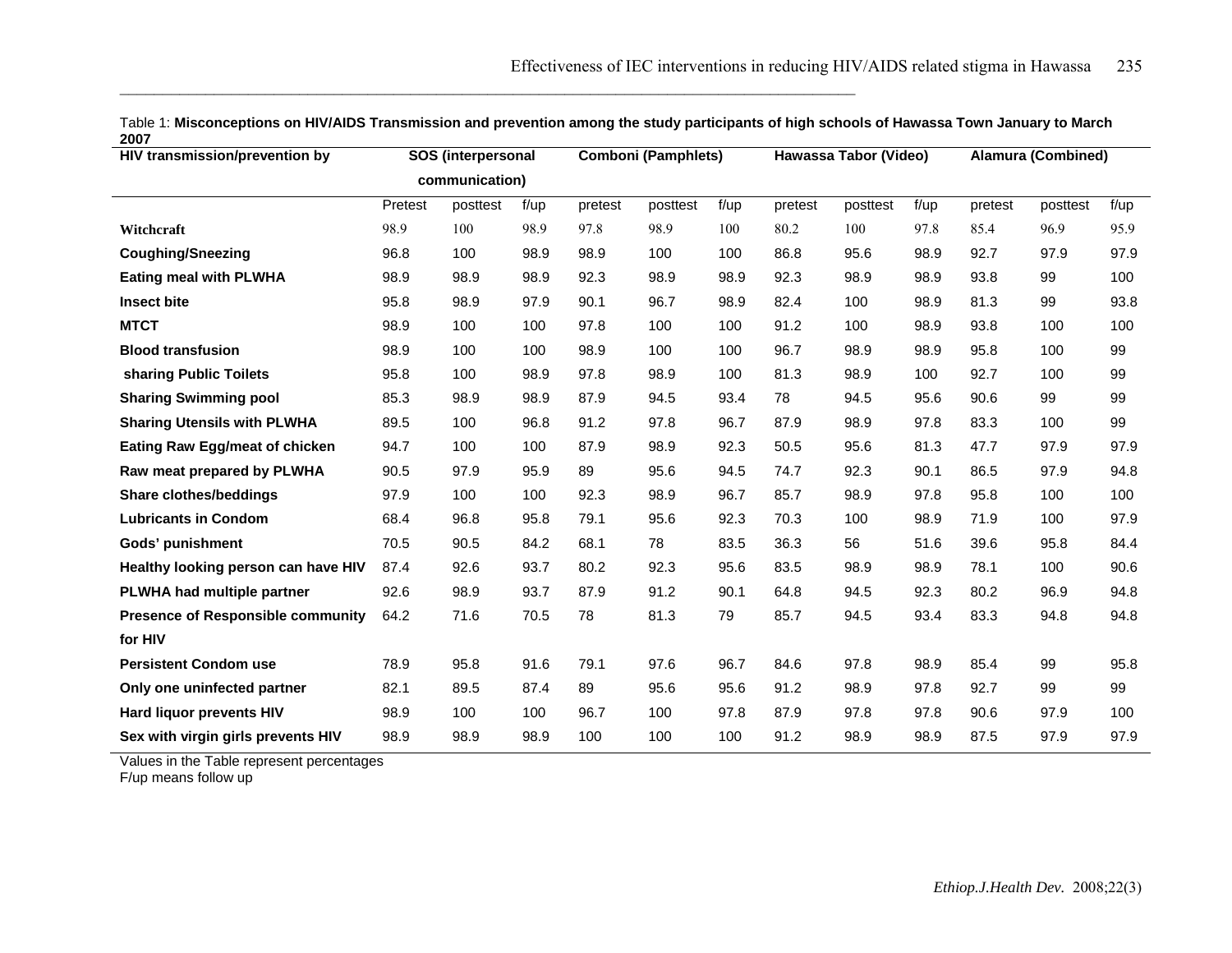| <b>HIV transmission/prevention by</b>  | Interpersonal |                     |           | <b>Pamphlets (Comboni)</b> |          | Video (Hawassa Tobr) |         |          |           | <b>Combined (Alamura)</b> |                |           |
|----------------------------------------|---------------|---------------------|-----------|----------------------------|----------|----------------------|---------|----------|-----------|---------------------------|----------------|-----------|
|                                        |               | communication (SOS) |           |                            |          |                      |         |          |           |                           |                |           |
|                                        | Pretest       | posttest            | $f/\mu p$ | pretest                    | posttest | $f/\mu p$            | pretest | posttest | $f/\mu p$ | pretest                   | posttest       | $f/\mu p$ |
| Avoid going to Barber/Beautician       | 29.5          | 7.4                 | 20        | 40.7                       | 20.9     | 23.1                 | 35.2    | 14.3     | 13.2      | 35.4                      | 11.5           | 12.5      |
| Avoid going to Shop owner              | 23.2          | 3.2                 | 9.5       | 34.1                       | 17.6     | 17.6                 | 37.4    | 9.9      | 11        | 32.3                      | 7.3            | 9.4       |
| <b>Avoid PLWHA Food handler</b>        | 36.8          | 6.4                 | 11.6      | 33                         | 15.4     | 17.6                 | 29.7    | 15.4     | 9.9       | 23                        | 4.2            |           |
| <b>Avoid PLWHA Physical contact</b>    | 14.8          | 0                   | 4.3       | 28.6                       | 11       | 11                   | 25.3    | 3.3      | 5.5       | 31.3                      | 2.1            | 4.2       |
| <b>Avoid Eating with PLWHA</b>         | 7.4           | 1.1                 | 7.4       | 24.4                       | 13.2     | 15.4                 | 28.6    | 8.8      | 14.3      | 31.3                      | 2.1            | 4.2       |
| <b>Avoid Learn/work with PLWHA</b>     | 5.3           | 0                   | 3.2       | 17.7                       | 9.9      | 6.6                  | 39.6    | 7.7      | 14.3      | 29.2                      | 6.2            | 6.2       |
| <b>Avoid Student from PLWHA family</b> | 4.2           | 0                   | 3.2       | 15.4                       | 7.7      | 5.5                  | 37.4    | 12.1     | 7.7       | 25                        | 5.2            | 3.1       |
| <b>PLWHA deserve HIV/AIDS</b>          | 20            | 11.6                | 12.6      | 22                         | 20.9     | 22                   | 37.4    | 23.1     | 37.4      | 33.3                      | 5.2            | 19.8      |
| PLWHA don't care for others            | 34.8          | 16.9                | 16.9      | 40.7                       | 27.5     | 33                   | 35.2    | 25.3     | 34.1      | 32.3                      | 12.5           | 26.7      |
| PLWHA teacher shouldn't teach          | 0             | 0                   | 0         | 3.3                        | 0        | 3.3                  | 25.3    | 3.3      | 4.4       | 17.7                      | $\overline{2}$ | 5.2       |
| <b>Employers should not employ</b>     |               |                     |           |                            |          |                      |         |          |           |                           |                |           |
| <b>PLWHA</b>                           | 4.2           | 1.1                 | 4.2       | 6.6                        | 4.4      | 1.1                  | 20.9    | 6.6      | 8.8       | 16.7                      | 1.1            | 9.4       |
| <b>PLWHA use of medical facilities</b> | 1.1           | 1.1                 | 1.1       | 3.3                        | 2.2      | 2.2                  | 23.2    | 2.2      | 4.4       | 15.6                      | 5.2            | 5.2       |
| PLWHA medical staffs prohibited        | 7.4           | 2.1                 | 6.6       | 9.9                        | 7.7      | 6.6                  | 28.6    | 3.3      | 4.4       | 24                        | 2.1            | 5.2       |
| PLWHA should not participate in        |               |                     |           |                            |          |                      |         |          |           |                           |                |           |
| public occasion                        | 3.2           | 3.2                 | 1.1       | 4.4                        | 1.1      | 3.3                  | 18.7    | 7.7      | 4.4       | 19.8                      | 6.3            | 5.2       |
| <b>Prohibit PLWHA social service</b>   | 3.2           | 1.1                 | 1.1       | 13.2                       | 4.4      | 7.7                  | 25.3    | 9.9      | 11        | 19.8                      | 8.4            | 4.1       |
| <b>Prohibit PLWHA school staffs</b>    | 1.1           | 0                   | 1.1       | 3.3                        | 2.2      | 3.3                  | 19.8    | 3.3      | 4.4       | 13.6                      | $\overline{2}$ | 3.1       |
| <b>Prohibit PLWHA foreigners</b>       | 65.2          | 21.1                | 54.8      | 57.2                       | 36.3     | 57.2                 | 60.5    | 47.3     | 50.6      | 46.9                      | 29.2           | 35.4      |
| PLWHA should publicize their           |               |                     |           |                            |          |                      |         |          |           |                           |                |           |
| sero status                            | 27.4          | 8.5                 | 17.9      | 22                         | 17.6     | 20.9                 | 41.8    | 19.8     | 25.3      | 43.8                      | 7.3            | 11.5      |
| PLWHA should be denied                 |               |                     |           |                            |          |                      |         |          |           |                           |                |           |
| insurance services                     | 6.4           | 1.1                 | 7.4       | 9.9                        | 7.7      | 4.4                  | 27.5    | 13.2     | 7.7       | 19.8                      | 6.2            | 0         |
| PLWHA should be quarantined            | 8.5           | 2.1                 | 6.4       | 9.9                        | 4.4      | 5.5                  | 36.3    | 13.2     | 14.3      | 19.8                      | 4.2            | 4.2       |
| High risk groups must be tested        | 35.8          | 7.4                 | 16.9      | 25.3                       | 15.4     | 23.1                 | 50.6    | 21.1     | 30.8      | 43.8                      | 6.2            | 6.2       |
| Deny PLWHA care                        | 10.5          | 7.4                 | 9.5       | 27.5                       | 9.9      | 20.9                 | 44      | 5.5      | 9.9       | 33.4                      | $\mathbf 1$    | 2.1       |
| Deny PLWHA family member care          | 13.7          | 6.4                 | 7.4       | 22                         | 13.2     | 15.4                 | 39.6    | 3.3      | 12.1      | 26                        | 1              | 4.4       |

# Table 2: **Stigmatizing and discriminatory attitudes among the study participants in the high schools of Hawassa Town January to March 2007**

 $\_$  . The contribution of the contribution of the contribution of the contribution of the contribution of the contribution of the contribution of the contribution of the contribution of the contribution of the contributio

Values in the Table represent percentages

F/up means follow up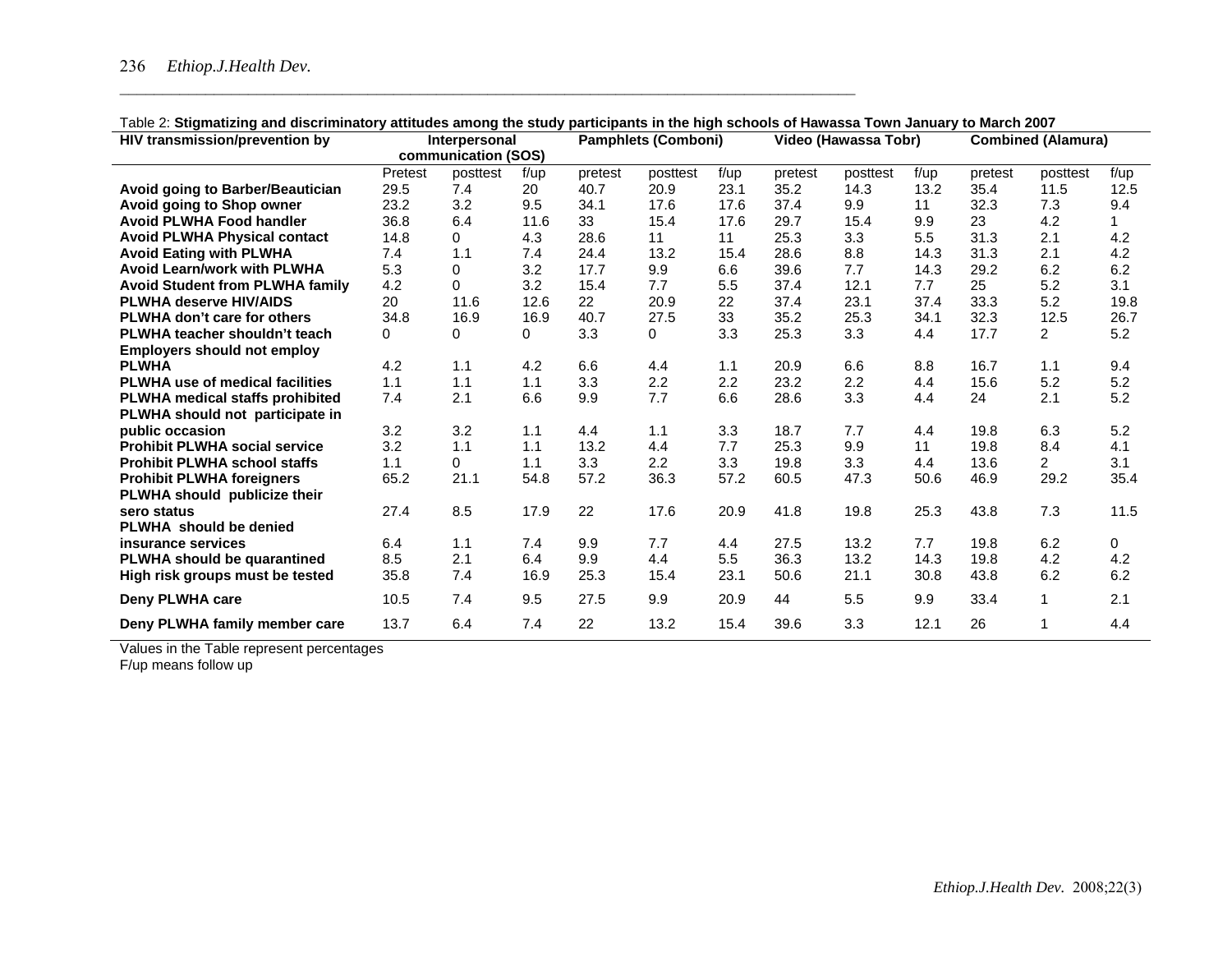**Sympathetic Feelings**:- Regarding this, study participants were assessed whether or not they had negative sympathetic feelings for any PLWHA in the community and for a sero-positive family member (Table 2). After 2 months of follow up, it was shown that the reduction in negative sympathetic feelings was 1-6.3% in interpersonal communication group, 6.6% for both items in pamphlets group, 27.5-34.1% in educational video movie and 21.6-31.3% in the combined intervention group.

**Determinants of Stigmatizing and Discriminatory Attitudes among the Participants:-** Independent variables having statistically significant association with the outcome variables namely avoidant behavioral intentions, blaming attitude, coercive attitude and negative sympathetic feelings on univariate analyses were entered into the logistic regression model to find independent predictors of stigmatizing and discriminatory attitudes. In addition, odds ratios (OR) with their corresponding 95% confidence intervals (CI) were adjusted for the independent variables entered into the model

Accordingly, only four of the variables (grade, religion, HIV transmission through witchcraft and feeding by uncooked egg/meat of chicken swallowed used condom) remained to be significantly and independently associated with the avoidant behavioral intentions (Table 3). In this analysis, it was revealed that adolescents in grade 9 were 2.23 times more likely to avoid learning/working with PLWHA than those in grade 10 (OR=2.23, 95% CI 1.2-4.1). Orthodox and Catholic religions had negative impact on avoiding learning/working with PLWHA compared to Protestant religion,  $OR=0.43$ ,  $95\%$  CI,  $0.22-0.82$ ) and  $(OR=0.22, ...)$ 95%CI, 0.06-0.77) respectively. Adolescents who believed that HIV can be transmitted through witchcraft were 3.5 times more likely to avoid learning/working with PLWHA than those who did not (OR=3.5, CI=1.4-8.8). Moreover, adolescents who reported that HIV can be transmitted through feeding raw egg/meat of a chicken were 2.1 times more likely to avoid learning/working with PLWHA than those who reported that HIV can't be transmitted through feeding by raw egg/meat of a chicken that swallowed used condom, (OR=2.1, 95% CI, 1.1-3.9).

As it is depicted in Table 4 variables like residential areas, fathers' educational status, television ownership, transmission through witchcraft, healthy looking person can have HIV in his/her blood, HIV can be prevented by having sex with virgin girls and PLWHA are those who had multiple sexual partners were found to have statistically significant association with the outcome variable (coercive attitude). Adolescents from urban areas were 80% less likely to have coercive attitude compared to their rural counterparts. Adolescents whose fathers' educational status (read and write and elementary) were 6.4 and 5.9 times more likely to have coercive attitudes compared to those whose fathers' educational was tertiary level (OR=6.4, 95% CI, 1.02- 40.42) and (OR=5.9, 95% CI, 1.0-34.6) respectively. There was an increased risk of coercive attitude among adolescents who had television in their residential houses compared to those who did not have television (OR=12.9, 95% CI 2.8-58.4). Adolescents who reported that HIV can be transmitted through witchcraft were 6.1 times more likely to have coercive attitude than those who said that HIV can't be transmitted through witchcraft (OR=6.1, 95% CI, 1.7-22.0). Adolescents who reported that HIV can be prevented by practicing sex with virgin girls were 22.3 times more likely to have coercive attitude than those who didn't report to do so (OR=22.3, 95% CI, 5.1-97.1). Participants who reported that PLWHA are people who had multiple sex partners were 2.9 times more likely to have coercive attitude than those who reported the other way (OR=2.9, 95% CI, 1.02-8.45).

**Effectiveness of the interventions in reducing HIV Stigma and Discrimination**:- Four IEC materials namely; interpersonal communication, pamphlets, educational video movie and a combination of those three interventions used in this study were evaluated for their effectiveness in reducing HIV related stigma and discrimination. To evaluate this, Analysis of Variance (ANOVA) was used after identifying dependent variables from the sum scores of the Likert Scale in pre intervention and follow up period. The reduction in stigmatizing attitude between the scores of follow up and that of pre intervention phase were computed. F-statistics was computed to know the difference between the follow up and pre intervention phase scores (Table 5). Fstatistics was 2.6 at p-value <0.05 from F distribution. Fstatistics=17.484 and p-value <0.0001 were found to be significant to reveal the differences in effectiveness of the interventions in reducing HIV related stigma and discrimination.

## **Discussion**

This study attempted to examine the misconceptions with regard to HIV transmission and prevention and the stigmatizing and discriminatory attitudes prevailing among school adolescents in Hawassa Town. The awareness of participants on the major modes of HIV/AIDS transmission (like MTCT and blood transfusion) was higher than 91% in all four intervention groups. This result is inconsistent with the findings of other studies conducted in Sub-Saharan Africa (3, 20) and the, Demographic and Health Survey in Ethiopia (DHSE), 2005 and Behavioral Surveillance Survey (BSS) round one conducted in Ethiopia (6, 19). This could be due to the urban nature of the study area that increased accessibility to information. Findings of the post intervention phase were better than the follow up one.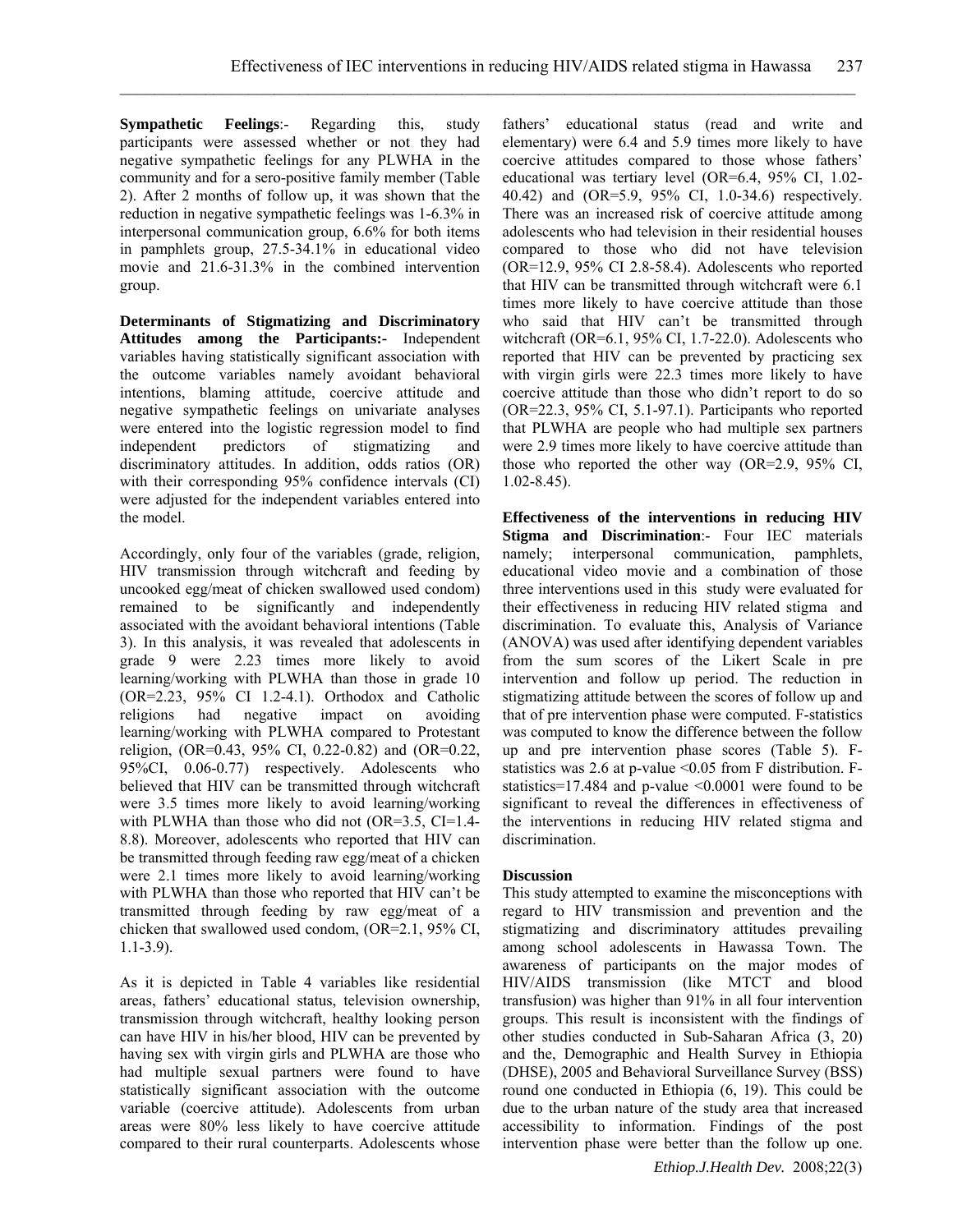|  | Table 3: Multiple logistic regression analysis for factors contributing for avoidant behavioral intentions among |  |  |  |  |
|--|------------------------------------------------------------------------------------------------------------------|--|--|--|--|
|  | the study participants in high schools of Hawassa Town, January to March 2007                                    |  |  |  |  |

| <b>Variables</b>                                |                | Avoid working/                          | Adjusted OR (95% CI)                       | P-value        |
|-------------------------------------------------|----------------|-----------------------------------------|--------------------------------------------|----------------|
|                                                 | Yes            | <b>Learning with PLWHA</b><br><b>No</b> |                                            |                |
| Age                                             |                |                                         |                                            |                |
| $<$ 15                                          | 19             | 24                                      | $2.07(0.90 - 4.75)$                        | .085           |
| $15 +***$                                       | 77             | 273                                     | 1                                          |                |
| Grade                                           |                |                                         |                                            |                |
| 9                                               | 64             | 137                                     | $2.23(1.20 - 4.10)$                        | $0.011*$       |
| $10***$                                         | 32             | 140                                     | 1                                          |                |
| <b>Family income</b>                            |                |                                         |                                            |                |
| < 500<br>500-1500                               | 25<br>44       | 27<br>94                                | $1.42(0.69 - 2.93)$<br>$2.07(0.73 - 5.00)$ | 0.337<br>0.174 |
| $>1500***$                                      | 27             | 156                                     | 1                                          |                |
| <b>Religion</b>                                 |                |                                         |                                            |                |
| Protestant***                                   | 62             | 97                                      | 1                                          |                |
| Orthodox                                        | 24             | 145                                     | $0.43(0.22 - 0.82)$                        | $0.010*$       |
| Muslim                                          | $\overline{2}$ | 13                                      | $0.20(0.03 - 1.16)$                        | 0.072          |
| Catholic                                        | 6              | 16                                      | $0.22$ (0.06- $0.77$ )                     | $0.018$ *      |
| Others                                          | $\overline{c}$ | 6                                       | $0.18(0.03 - 1.14)$                        | 0.068          |
| <b>Residence</b>                                |                |                                         |                                            |                |
| Urban***<br>Rural                               | 53<br>43       | 224<br>53                               | 1<br>$0.97$ $(0.35 - 2.72)$                | 0.952          |
| <b>Mothers educational status</b>               |                |                                         |                                            |                |
| <b>Illiterate</b>                               | 26             | 42                                      | $2.30(0.75 - 7.10)$                        | 0.146          |
| Read and write                                  | 23             | 35                                      | $1.86(0.73 - 4.74)$                        | 0.196          |
| Elementary                                      | 15             | 39                                      | $1.618(0.50 - 5.24)$                       | 0.423          |
| Secondary                                       | 23             | 82                                      | $1.10(0.30 - 4.01)$                        | 0.888          |
| Tertiary***                                     | 9              | 79                                      | 1                                          |                |
| Membership of anti AIDS club                    |                |                                         |                                            |                |
| Yes<br>No***                                    | 10             | 57                                      | $0.43(0.18 - 1.01)$                        | 0.051          |
| Television ownership by family                  | 86             | 220                                     | 1                                          |                |
| Yes                                             | 44             | 214                                     | $1.54(0.57 - 4.20)$                        | 0.396          |
| $No***$                                         | 52             | 63                                      | 1                                          |                |
| HIV information in the preceding two weeks      |                |                                         |                                            |                |
| Yes                                             | $\overline{7}$ | 63                                      | $0.42$ (0.17-1.05)                         | 0.064          |
| No***                                           | 89             | 214                                     | 1                                          |                |
| <b>Transmission by witchcraft</b>               |                |                                         |                                            |                |
| Yes<br>No***                                    | 23             | 12                                      | $3.5(1.40 - 8.80)$                         | $0.008**$      |
| <b>Coughing/sneezing</b>                        | 73             | 265                                     | 1                                          |                |
| Yes                                             | 12             | 11                                      | $1.80(0.59 - 5.53)$                        | 0.304          |
| No***                                           | 84             | 266                                     | 1                                          |                |
| <b>MTCT</b>                                     |                |                                         |                                            |                |
| Yes***                                          | 87             | 269                                     | 1                                          |                |
| <b>No</b>                                       | 9              | 8                                       | $1.89(0.44 - 8.15)$                        | 0.393          |
| <b>Insect bite</b>                              |                |                                         |                                            |                |
| Yes                                             | 21             | 26                                      | $1.48(0.64 - 3.45)$                        | 0.363          |
| No***                                           | 75             | 251                                     | 1                                          |                |
| Transmission by eating with PLWHA<br>Yes        | 11             | 10                                      | $1.56(0.51 - 4.82)$                        | 0.437          |
| No***                                           | 85             | 267                                     | 1                                          |                |
| Row meat by prepared by PLWHA                   |                |                                         |                                            |                |
| Yes                                             | 24             | 31                                      | 1.84 (0.85-3.99)                           | 0.120          |
| No***                                           | 72             | 246                                     | 1                                          |                |
| <b>Transmission by public toilets</b>           |                |                                         |                                            |                |
| Yes                                             | 15             | 15                                      | $0.78(0.26 - 2.37)$                        | 0.659          |
| $No***$                                         | 81             | 262                                     | 1                                          |                |
| Raw egg/meat of chicken swallowed condom<br>Yes | 81             | 225                                     | $2.1$ $(1.1 - 3.9)$                        | $0.027*$       |
| No***                                           | 15             | 52                                      | 1                                          |                |
| .0.05<br>$**$ D $$<br>$***$                     |                | ∩⊾:                                     | 100.215                                    | 247.002        |

\*=P-value<0.05, \*\*=P-value<0.01, \*\*\*=Reference Category, Chi-square=108.345, -2 Log likelihood=317.092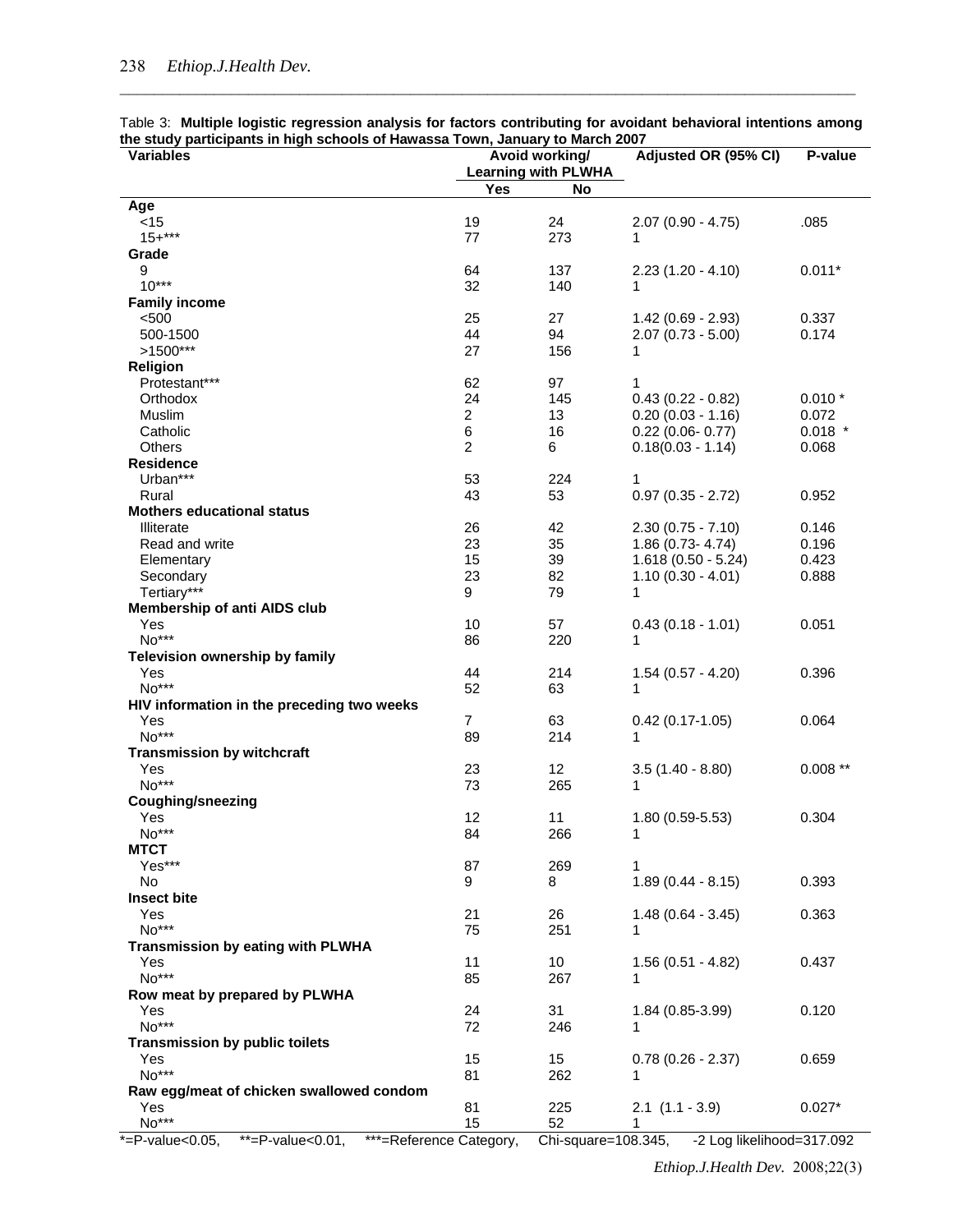| ait stuur parasparits in myn senools or nawassa Town, vanuar ji to maron zoor<br><b>Variables</b> |                | HIV = Teacher??      | Adjusted OR (95% CI) | P-value   |
|---------------------------------------------------------------------------------------------------|----------------|----------------------|----------------------|-----------|
|                                                                                                   |                | should be prohibited |                      |           |
|                                                                                                   | <b>Yes</b>     | <b>No</b>            |                      |           |
| <b>Family income</b>                                                                              |                |                      |                      |           |
| < 500                                                                                             | 21             | 31                   | $1.44(0.40 - 5.14)$  | 0.574     |
| 500-1500                                                                                          | 25             | 113                  |                      | 0.500     |
|                                                                                                   |                | 177                  | $1.65(0.39 - 6.99)$  |           |
| $>1500***$                                                                                        | 6              |                      | 1                    |           |
| <b>Religion</b>                                                                                   |                |                      |                      |           |
| Protestant***                                                                                     | 29             | 130                  | 1                    |           |
| Orthodox                                                                                          | 10             | 159                  | $1.43(0.47 - 4.33)$  | 0.524     |
| Muslim                                                                                            | 3              | 12                   | $0.93(0.09-9.60)$    | 0.951     |
| Catholic                                                                                          | 8              | 14                   | 3.27(0.82-12.97)     | .092      |
| Others                                                                                            | $\overline{c}$ | 6                    | $1.28(0.14 - 11.75)$ | 0.830     |
| <b>Residence</b>                                                                                  |                |                      |                      |           |
| Urban                                                                                             | 20             | 257                  | $0.2(0.05 - 0.80)$   | $0.022*$  |
| Rural***                                                                                          | 32             | 64                   | 1                    |           |
| <b>Fathers educational status</b>                                                                 |                |                      |                      |           |
| <b>Illiterate</b>                                                                                 | 12             | 23                   | $1.69(0.36 - 7.91)$  | .504      |
| Read and write                                                                                    | 13             | 36                   | 6.43(1.02-40.42)     | $.047*$   |
| Elementary                                                                                        | 11             | 30                   | $5.9(1.0-34.6)$      | $.050*$   |
| Secondary                                                                                         | 10             | 60                   | $1.50(0.2 - 11.28)$  | .693      |
| Tertiary***                                                                                       | 6              | 172                  | 1                    |           |
| Radio ownership by family                                                                         |                |                      |                      |           |
| Yes***                                                                                            | 41             | 301                  | 1                    |           |
| <b>No</b>                                                                                         | 11             | 20                   | $1.16(0.31 - 4.39)$  | .822      |
| Television ownership by family                                                                    |                |                      |                      |           |
| Yes***                                                                                            | 11             | 247                  | 1                    |           |
| No                                                                                                | 41             | 74                   | $12.9(2.8-58.4)$     | $.001**$  |
| HIV information in the preceding two weeks                                                        |                |                      |                      |           |
| Yes                                                                                               | 1              | 69                   | $0.11(0.01-1.16)$    | .066      |
| No***                                                                                             | 51             | 252                  | 1                    |           |
| <b>Transmission by witchcraft</b>                                                                 |                |                      |                      |           |
| Yes                                                                                               | 17             | 18                   | $6.1(1.7 - 22.0)$    | $.005**$  |
| $No***$                                                                                           | 35             | 303                  | 1                    |           |
| <b>Coughing/sneezing</b>                                                                          |                |                      |                      |           |
| Yes                                                                                               | 10             | 13                   | $2.17(0.52 - 9.13)$  | .290      |
| No***                                                                                             | 42             | 308                  | 1                    |           |
| <b>Insect bite</b>                                                                                |                |                      |                      |           |
| Yes                                                                                               | 13             | 34                   | 1.62(0.53-5.02)      | .400      |
| No***                                                                                             | 39             | 287                  | 1                    |           |
| Row meat by prepared by PLWHA                                                                     |                |                      |                      |           |
| Yes                                                                                               | 15             | 40                   | $1.02(0.33 - 3.17)$  | .968      |
| No***                                                                                             | 37             | 281                  | 1                    |           |
| <b>Transmission swimming pool</b>                                                                 |                |                      |                      |           |
| Yes                                                                                               | 13             | 41                   | $1.25(0.41 - 3.81)$  | .692      |
| No***                                                                                             | 39             | 280                  | 1                    |           |
| Raw egg/meat of chicken swallowed condom                                                          |                |                      |                      |           |
| Yes                                                                                               | 28             | 64                   | $2.06(0.81 - 5.24)$  | .129      |
| No***                                                                                             | 24             | 257                  |                      |           |
| <b>HIV is Gods' punishment</b>                                                                    |                |                      |                      |           |
| Yes                                                                                               | 35             | 138                  | $2.55(0.92 - 7.04)$  | .071      |
| $No***$                                                                                           | 17             | 183                  | 1                    |           |
| Sex with virgin girls can prevent HIV                                                             |                |                      |                      |           |
| Yes                                                                                               | 15             | 6                    | 22.3(5.1-97.5)       | $.000***$ |
| No***                                                                                             | 37             | 315                  | 1                    |           |
| PLWHA had multiple partner                                                                        |                |                      |                      |           |
| Yes                                                                                               | 20             | 49                   | $2.9(1.02 - 8.45)$   | $.045*$   |
| No***                                                                                             | 32             | 272                  | 1                    |           |
|                                                                                                   |                |                      |                      |           |

|  | Table 4: Multiple logistic regression analysis for factors contributing for avoidant behavioral intentions among |  |  |  |  |
|--|------------------------------------------------------------------------------------------------------------------|--|--|--|--|
|  | the study participants in high schools of Hawassa Town, January to March 2007                                    |  |  |  |  |

\*=P-value<0.05, \*\*=P-value<0.01, \*\*\*=P-value <0.001, \*\*\*\*=Reference Category, Chi-square=108.345,

-2 Log likelihood=317.092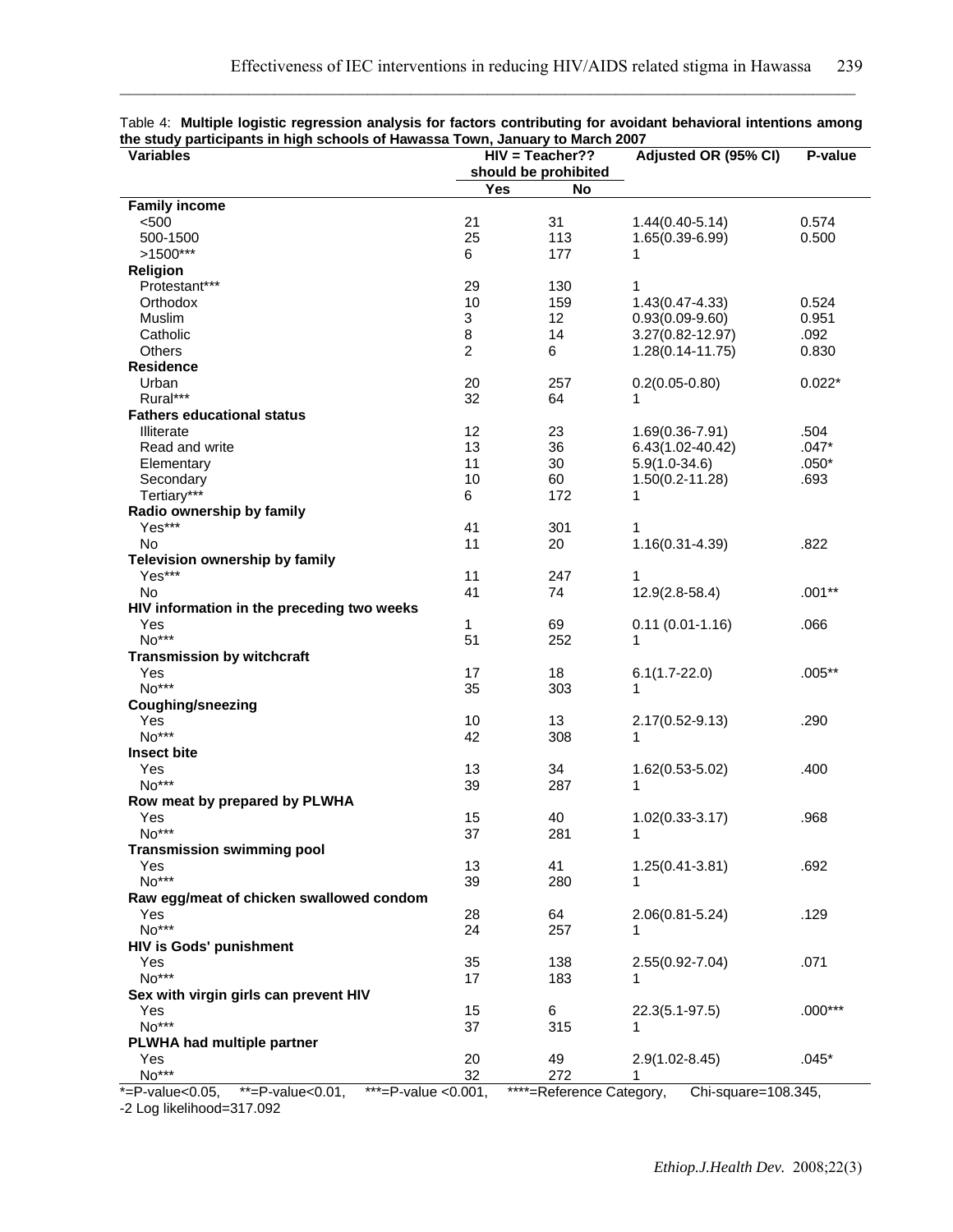| <b>Source of Variation</b> | <b>Sum of Squares</b> | df  | <b>Mean Square</b> |        | Sig. |  |
|----------------------------|-----------------------|-----|--------------------|--------|------|--|
| <b>Between Groups</b>      | 12087.901             |     | 4029.300           | 17.484 | .000 |  |
| <b>Within Groups</b>       | 85038.222             | 369 | 230.456            |        |      |  |
| Total                      | 97126.123             | 372 |                    |        |      |  |

Table 5: **Analysis of variance (ANOVA) comparing the effectiveness of different IEC interventions in reducing HIV related stigmatizing and discriminatory attitudes among adolescents in the High Schools of Hawassa To March 2007** 

This could be explained by reduced memory after two months follow up period which is in line with the findings of the study conducted in India (24).

This study showed misconceptions among the study participants, but the level of misconception differed from one intervention group to another. Studies undertaken in Ethiopia and elsewhere showed similar findings on misconceptions (3, 6, 11 – 15, 19, 20, 22). The misconceptions were higher among the study participants in Hawassa Tabor and Alamura than in SOS and Comboni high schools. This could be due to the differences in income and educational status of families of the adolescents. The misconceptions were reduced remarkably in the post intervention than follow up phases among the study participants. The reduction in misconception was higher in the immediate post intervention than follow up phase, which could be explained by reduced memory during the two months period. But in some cases, the reduction in follow up phase was found to be higher than that of post intervention, which could be due to exposure of the study participants to some other updating sessions on HIV/AIDS during the two months. With regard to effectiveness of the interventions, a combined intervention was found to be more effective followed by interpersonal communication and educational video movie. Pamphlets were found to be relatively less effective in improving awareness and reducing misconceptions compared to the other three interventions, which is in line with the findings conducted in India (24).This could be due to the fact that printed materials are less powerful compared to others in passing messages since people do not take time to read pamphlets though it is one of the method of communication.

In this study, preventive measures of HIV/AIDS transmission like persistent condom use and having only one uninfected sexual partner were evaluated. It was revealed that the awareness level for both was 78.9 - 82.1% in interpersonal communication group, 79.1-89% in pamphlets, 84.6-91.2% in the educational video movie and 85.4-92.7% in combined intervention in the pre intervention phase. This is better than the results of DHSE 2005(6). The improvement after each intervention was also promising both in post intervention and follow up phases. The awareness level was better among the

study participants of Hawassa Tabor and Alamura than SOS and Comboni high schools which could be due to the difference in exposure to sessions on prevention of HIV/AIDS.

This study also indicated various levels of stigmatizing and discriminatory attitudes among the study participants in the different intervention groups with variation from one item to another. The least stigmatizing and discriminatory attitude observed was on 'HIV+ teacher should be prohibited from teaching' except in adolescents of Hawassa Tabor High School. The commonly observed stigmatizing/discriminatory attitude in all groups was 'PLWHA foreigners should be prohibited from visiting Ethiopia'. Studies in Ethiopia and elsewhere on HIV and AIDS stigma and discrimination among adolescents showed consistent results with this study (6, 19, 21, 23, 24, 25, 31).The reduction in stigmatizing and discriminatory attitudes was remarkable in post intervention phase and relatively smaller in follow up phase which is consistent with the findings elsewhere (24).

In this study, there was more than two folds increase in avoiding learning/working with PLWHA in grade 9 students than in grade 10. The possible explanation for this could be that grade 9 students may have less exposure to information sources on HIV compared to those in grade 10. Religion-wise, Orthodox and Catholic religions had negative impact on avoiding learning/working with PLWHA compared to adolescents whose religion was Protestant. This could be explained by the differences in factors like residence and income status between the two groups, moreover; exposure to HIV related stigma reducing information could be more in Orthodox and Catholic followers. The presence of misconception like HIV can be transmitted through witchcraft among the study participants had 3.5 folds of increase in avoiding learning/working with PLWHA compared to those who reported HIV can't be acquired through witchcraft. This could be explained by HIV related stigma and discrimination that could emanate from misconceptions on HIV transmission. The other item was eating raw egg/meat of chicken that swallowed used condom can transmit HIV was also found to have statistically significant association with avoiding learning/working with PLWHA. This could also be explained by HIV related stigma and discrimination and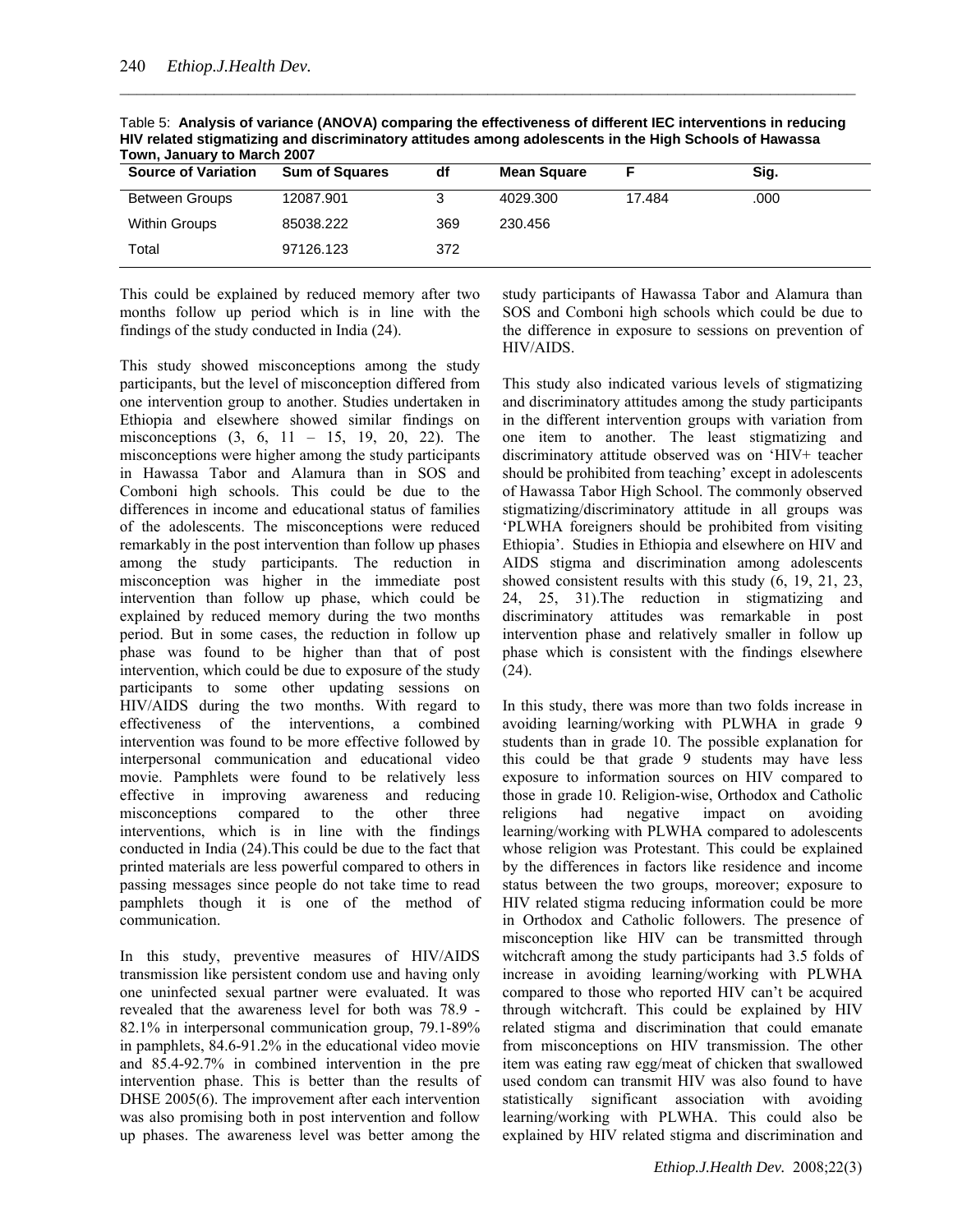could be preceded by misconceptions on HIV transmission. Studies conducted in Ethiopia and elsewhere around the world in adolescents and other population groups revealed that socio-demographic factors and misconceptions on the modes of transmission of HIV/AIDS were found to be predictors of HIV/AIDS related stigma and discrimination (20, 23, 26-30).

In this study, it was found that coercive attitude like HIV positive teacher should be prohibited from teaching was 80% less in adolescents from urban than in rural areas. This could be explained by urban adolescents having a better access to information related to HIV/AIDS compared to their rural counterparts. There were also about six folds in coercive attitude among adolescents whose fathers' educational statuses were read and write and elementary compared to adolescents whose fathers' educational status was tertiary. The possible explanation could be due to better discussion of highly educated fathers with their family members on HIV/AIDS issues compared to those fathers who were less educated. Adolescents who didn't have television in their houses had increased risk of coercive attitude compared to their counter parts. In the presence of television, exposure to information related to HIV was better. Acquisition of HIV/AIDS through witchcraft had also statistically significant association with coercive attitude. There was also an increased risk of coercive attitude among adolescents who reported that sex with virgin girls can prevent HIV and in those who reported that PLWHA are people who had multiple sexual partners. This was also consistent with the findings of a pilot study conducted in Zambia (22).

In this study, ANOVA (F-statistics), also indicated that all the four interventions implemented were effective in reducing HIV related stigma and discrimination (pvalue<0.0001). But the level of reduction differed from one intervention to another.

In conclusion, misconceptions on HIV transmission/prevention and stigmatizing and discriminatory attitudes were prevalent among the adolescents. Misconceptions were found to be predictors of HIV related stigma and discrimination. Remarkable reduction in the HIV related misconceptions, stigmatizing and discriminatory attitudes were observed using the combined interventions. Hence, campaigns using combined IEC interventions need to be intensified to dispel the prevailing misconceptions in transmission and prevention of HIV/AIDS and the associated stigma and discrimination.

## **Acknowledgments**

We are grateful to the Addis Ababa University, Medical Faculty for its financial support to undertake this study. Our heart felt appreciation also goes to the Ministry of Health, Health Education Center and HAPCO AIDS Resource Center for providing us with the intervention materials like pamphlets and educational video.

Last, but not least, we would like to express our special gratitude to the high school directors of SOS Hermann Gmeiner, Comboni, Hawassa Tabor and Alamura and Hawassa Town Transitional Administration Education Desk for their cooperation to undertake the study; data collection supervisors, intervention implementers for accomplishing responsibly the data collection and intervention processes and study participants for their willingness and patience to take part in the study.

# **References**

- 1. UNAIDS, WHO. Global summary of the AIDS Epidemic, AIDS Epidemic update, Geneva; December 2006(1). UNAIDS, WHO. Sub-Saharan Africa 2006. AIDS Epidemic Update, Geneva; 2006.
- 2. UNICEF.HIV/AIDS and Children Health, Education, Equity, protection Advance Humanity: Facts sheet; 2006.
- 3. MOH, Ethiopia. Status of the HIV/AIDS Epidemic in Ethiopia, Report on progress towards Implementation of the declaration of commitment on HIV/AIDS; Feb.2006.
- 4. MOH, HAPCO. AIDS in Ethiopia. Sixth Report. September; 2006.
- 5. CSA. Knowledge, Misconceptions and stigma and discrimination related to HIV/AIDS. Demographic Health Survey Ethiopia (DHSE); 2005.
- 6. Richard Parker and Peter Aggleton with HIV/AIDSrelated Stigma and Discrimination: A Conceptual Framework and an Agenda for Action USAID; 2000.
- 7. UNESCO, Stigma and Discrimination: Bringing them to an End. UNESCO's action against HIV/AIDS; 2002.
- 8. AVERT.ORG, HIV AND AIDS stigma and discrimination. Bringing your information on HIV and AIDS; 2006.
- 9. Mann JM. 'AIDS A Worldwide Pandemic', in Current Topics in AIDS, Geneva; 1989(2).
- 10. Erving Goffman. Stigma: Notes on the management of spoilt identity; 1963.
- 11. Peter Aggleton. UNAIDS, HIV Stigma and Discrimination World AIDS campaign. 2002-2003, A conceptual framework and basis for action: UNAIDS, Geneva 27-Switzerland; 2004.
- 12. Peter Aggleton. HIV/AIDS stigma and discrimination. A conceptual framework and basis for action: Revised World AIDS Campaign 2002– 2003,UNAIDS, 2002.
- 13. ICRW. Addressing HIV-Related Stigma and Resulting Discrimination in Africa: A Three-Country Study in Ethiopia, Tanzania, and Zambia Information, Addis Ababa; 2002.
- 14. USAID. Signs of hope, steps for change, The Next steps for positive change in Attitudes that cause HIV/AIDS-related stigma and discrimination; 2005.